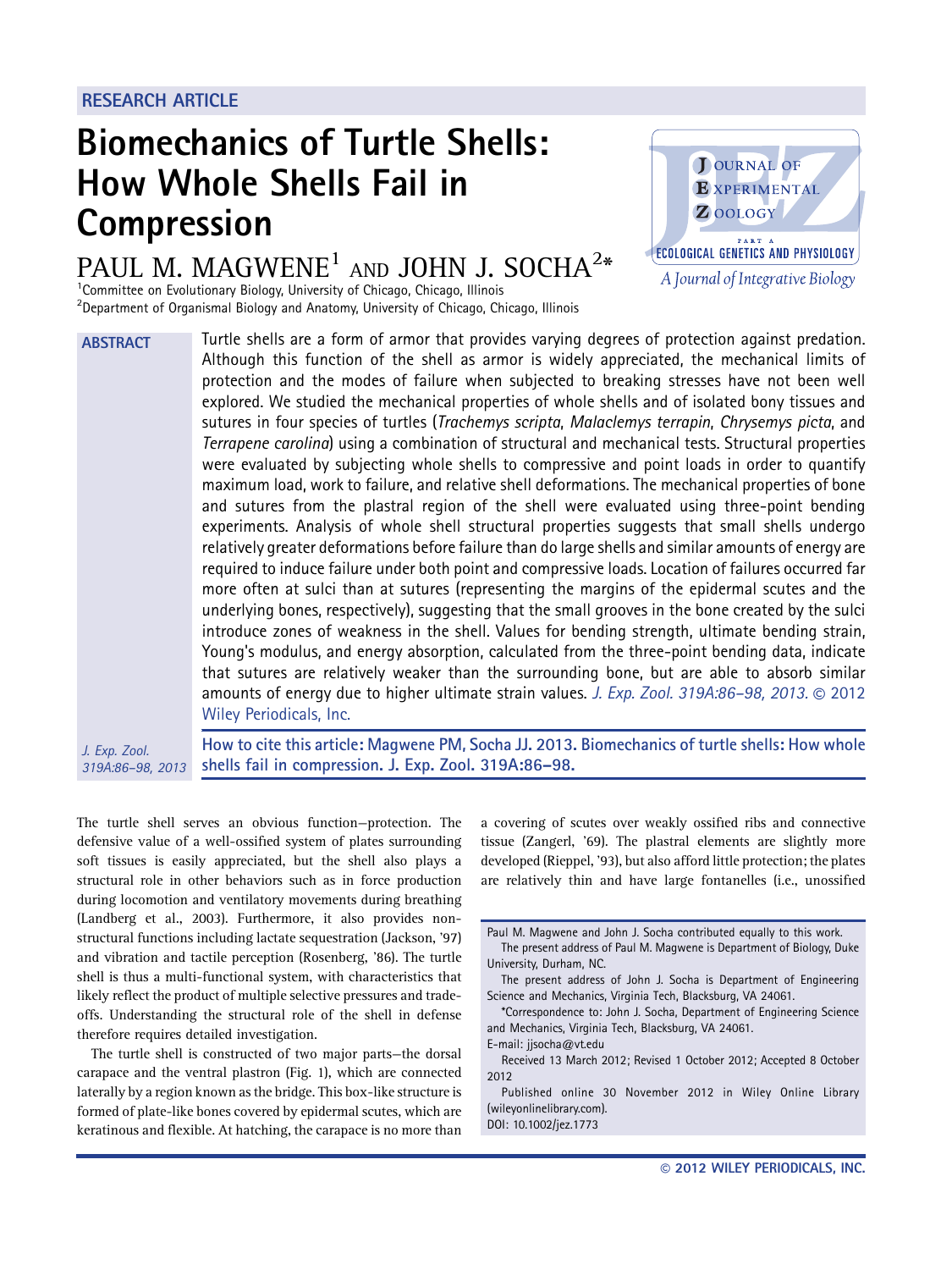#### TURTLE SHELL BIOMECHANICS **87**



scutes. (a) Carapace, shown in dorsal view. (b) Plastron, shown in ventral view. (c) Carapace (top) and plastron (bottom) connected by the bridge (arrow), shown in side view. Anterior is to the left.

spaces) between them. At this point, it is likely that the shell offers only slight defensive value, as evidenced by the wide variety of animals that prey on hatchling turtles. As growth proceeds, the bone thickens and the dermal plates ossify, which must increase the mechanical integrity of the shell, but ontogenetic effects on shell properties have not been studied. Mortality among young animals is relatively high, and survivorship rates are in the range of 0.18–0.35 (Congdon and Gibbons, '90; Iverson, '91). Estimates of annual survivorship for adults are much higher, in the range 0.76–0.98 (Congdon and Gibbons, '90), suggesting that the fully developed shell is a much more effective mechanical structure for defense.

The most extreme mechanical forces that a turtle shell must endure likely result from predatory attacks, reports of which are largely anecdotal (however, see Heithaus et al., 2008). Predators known to inflict damage to the shells of subadult and adult individuals of freshwater and terrestrial species include mammals (Ernst et al., '94), birds (Branch and Els, '90; Ernst et al., '94), reptiles (Ernst et al., '94), and invertebrates (Franklin, 2007). There are also reports of interspecific attacks resulting in severe shell damage or death (Shipman et al., '94). Small to medium sized predators may gnaw at the margins of the shell, whereas larger predators such as adult alligators probably apply localized forces using a row of blunted teeth (Erickson et al., 2003). Jaguars are known to use their broad‐tipped canines to break the carapace of adult turtles, and enlarge the hole until the body can be removed (Emmons, '89). Avian predators may drop turtles from great heights in order to induce shell fracture (Branch and Els, '90; Walley, '93), or may use their bills to peck at the shell. Overall, the types of loading on the turtle shell can be characterized as compressive loads (from broad to point), low frequency fatigue loads, or in the case of dropping, impact loads.

Despite, or perhaps as a result of, the obvious functional role of the turtle shell in defense, historically little research has been done to assess the efficacy of the shell for bearing mechanical loads. Richmond ('64) suggested that in addition to serving as ventral armor, the plastron might function mechanically to brace the carapace as a tensile element. Bramble and coauthors (Bramble, '74; Bramble et al., '84) suggested that, though plastral kinesis in emydid and kinosternid turtles increases protection, the ventral hinge that enables the anterior shell to close may mechanically weaken the plastron. Ramaekers ('79) discussed the rheological behavior (in particular, dynamic shear modulus and damping) of shell bone from one turtle species. However, none of these studies addressed questions related to the failure properties of the shell as a whole.

Recently, there has been a renewed interest in understanding how the turtle shell functions as a mechanical system, with studies taking two general approaches. The first approach has been to analyze the components of the shell, using bending and compression tests, nano‐ and micro‐indentation, and modeling to determine the mechanical properties of the individual elements that comprise the shell system (Krauss et al., 2009; Rhee et al., 2009; Balani et al., 2011; Damiens et al., 2012). This work has provided a baseline knowledge of the mechanical behavior of turtle shell tissues, including the first rigorous measurements of characteristics such as stiffness and hardness. The second approach has been to consider the turtle shell as a whole, using mathematical modeling (finite element analysis, FEA) to simulate the stresses that are created under different compressive loading regimes, in some cases complimented by compression tests of real shells (Stayton, 2009, 2011; Rivera and Stayton, 2011; Vega and Stayton, 2011; Zhang et al., 2012a,b). Some of these studies have linked the structural design of the shell to ecologically relevant variables; for example, relatively flat and streamlined shells that are well‐suited for aquatic swimming pay a price in performance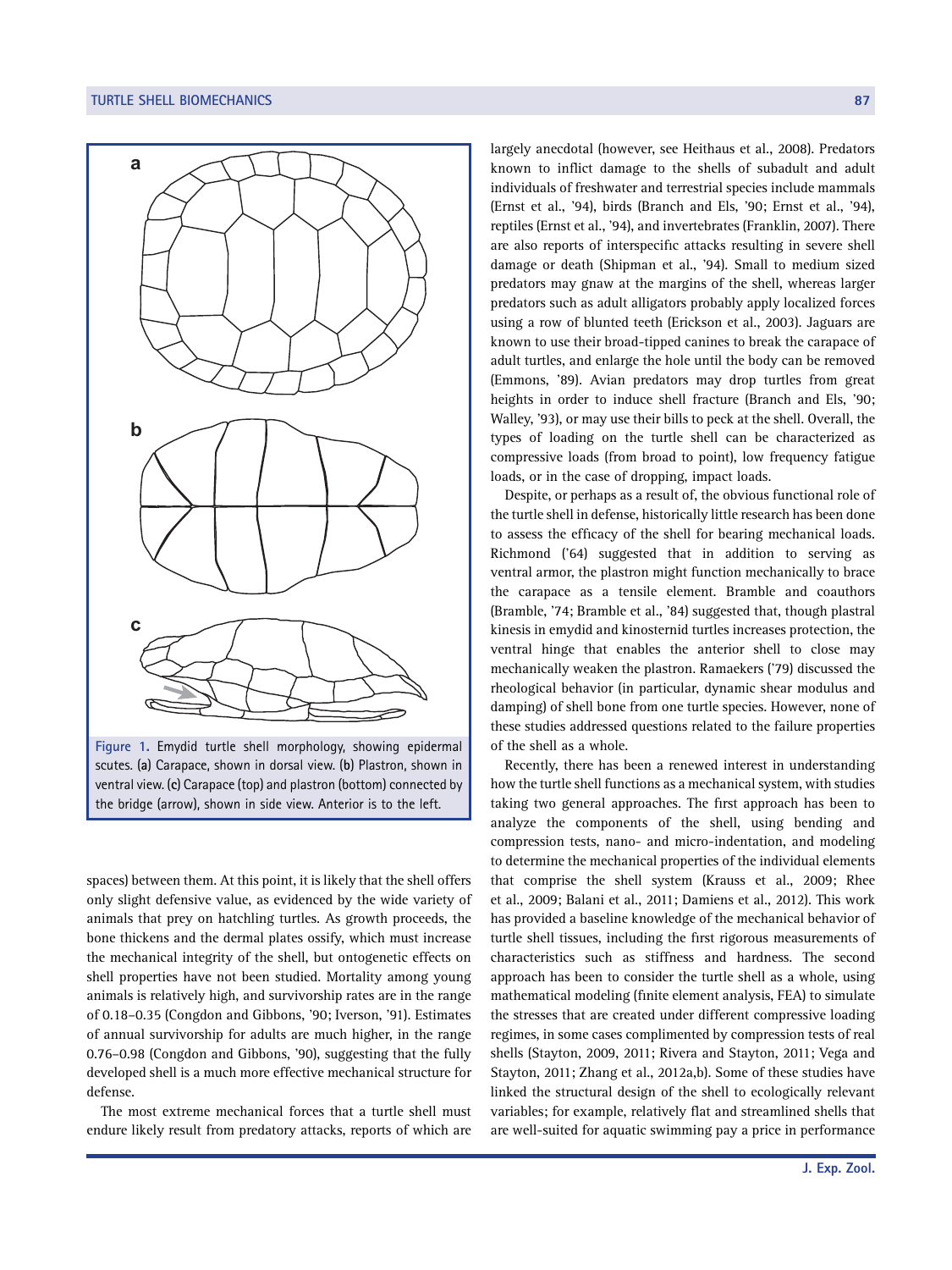by being less resistant to predatory loading, and females may have stronger shells than males. Overall, these studies aim to understand the mechanical implications of shell shape and morphology.

In this study we ask, How do turtle shells fail under the types of compressive loading regimes that may occur during a predatory attack? Previous whole‐shell studies have examined compressive loading primarily through finite element modeling, which is proving to be a powerful technique for discovering broad principles of design in turtles. However, such mathematical models often require simplifying assumptions (e.g., uniformity of material properties) and therefore are most useful for comparative analyses. The shell is better understood as a composite system with interlocking elements (Krauss et al., 2009), with complexity in the bone, sutures, and keratin scutes across the micro‐ to macro‐scales (Balani et al., 2011). Such complexity suggests that analyses of failure are most accurately conducted using real specimens, but many of the previous experimental studies have analyzed single specimens or even used dried shells, which cannot capture the range of variation inherent in biological systems. Furthermore, all recent theoretical and experimental studies of turtle shells have neglected the internal soft tissues within the body, and this anatomy may further complicate patterns of stress and strain in the real turtle shell when loaded. Therefore, we examined how turtle shells fail using whole animals with intact, hydrated tissues included. Because the loading involved in the various types of attack that are encountered by turtles in the wild has not been determined, we used two regimes of compressive loading, broad and pointed, to simulate the extremes of a biting attack. From the perspective of whole shells, this study addresses issues that include the strength of shells and modes of failure. Additionally, we compare the mechanical properties of sutures and bony tissues and analyze mineral content to provide a first-order characterization at a finer level of biological organization. Overall, this study adds to our growing understanding of the mechanical characteristics of the turtle shell and its role as a multi‐functional structure whose properties may change with size and age.

## MATERIALS AND METHODS

### Animal Collection and Care

To explore variation among turtles, we examined four species: Trachemys scripta elegans (red‐eared slider), Malaclemys terrapin (diamondback terrapin), Chrysemys picta (painted turtle), and Terrapene carolina (box turtle). All four species are members of the family Emydidae (Ernst et al., '94), with Trachemys, Chrysemys, and Malaclemys more closely related as members of the clade Dierochelyinae (Gaffney and Meylan, '88; Seidel and Atkins, '89). Trachemys and Chrysemys occupy freshwater habitats, whereas Malaclemys lives in estuarine environments (Ernst et al., '94). The box turtles, Terrapene, are terrestrial in habitat. The carapaces of the three semi‐aquatic taxa form relatively wide, low domes



(Fig. 2a). Box turtles, on the other hand, have a high domed carapace (Fig. 2b) and possess a modified hyo‐hypoplastral suture that forms a movable hinge (Fig. 3b) and allows the animal to completely enclose the head and limbs inside the shell.

Individuals of each species were either wild collected (Terrapene, Chrysemys, Trachemys; Illinois DNR Scientific Permit No. NH98.0385), laboratory hatched and raised (Malaclemys), or obtained from a commercial dealer (Trachemys). The exact ages of specimens were unknown except for those of Malaclemys, which were sub‐adult. Animals were maintained under institutionally approved laboratory conditions for a period of up to six months (University of Chicago Animal Care and Use Protocol Committee protocol #70668). Animals were fed three times per week with a diet that included commercial turtle food supplemented with calcium, fish chunks, and lettuce and fruits in the case of the box turtles. All individuals were kept on a 12‐hr light cycle, using full spectrum fluorescent bulbs to promote normal skeletal growth. The Terrapene and Malaclemys specimens were also used as part of a skeletal growth study and received three injections (20 mg/kg) of the fluorescent dye calcein at 1‐month intervals over the course of their laboratory maintenance. It is assumed that these low doses of calcein did not affect shell mechanical properties. All animals were euthanized with intramuscular injections of sodium pentobarbitol, and then frozen at  $-20^{\circ}$ C for up to 8 months. Prior to the loading experiments, specimens were allowed to thaw slowly at room temperature or in lukewarm water. We froze specimens so that all testing could occur at the same time. Although fresh tissue is ideal, previous work has indicated that one cycle of freezing has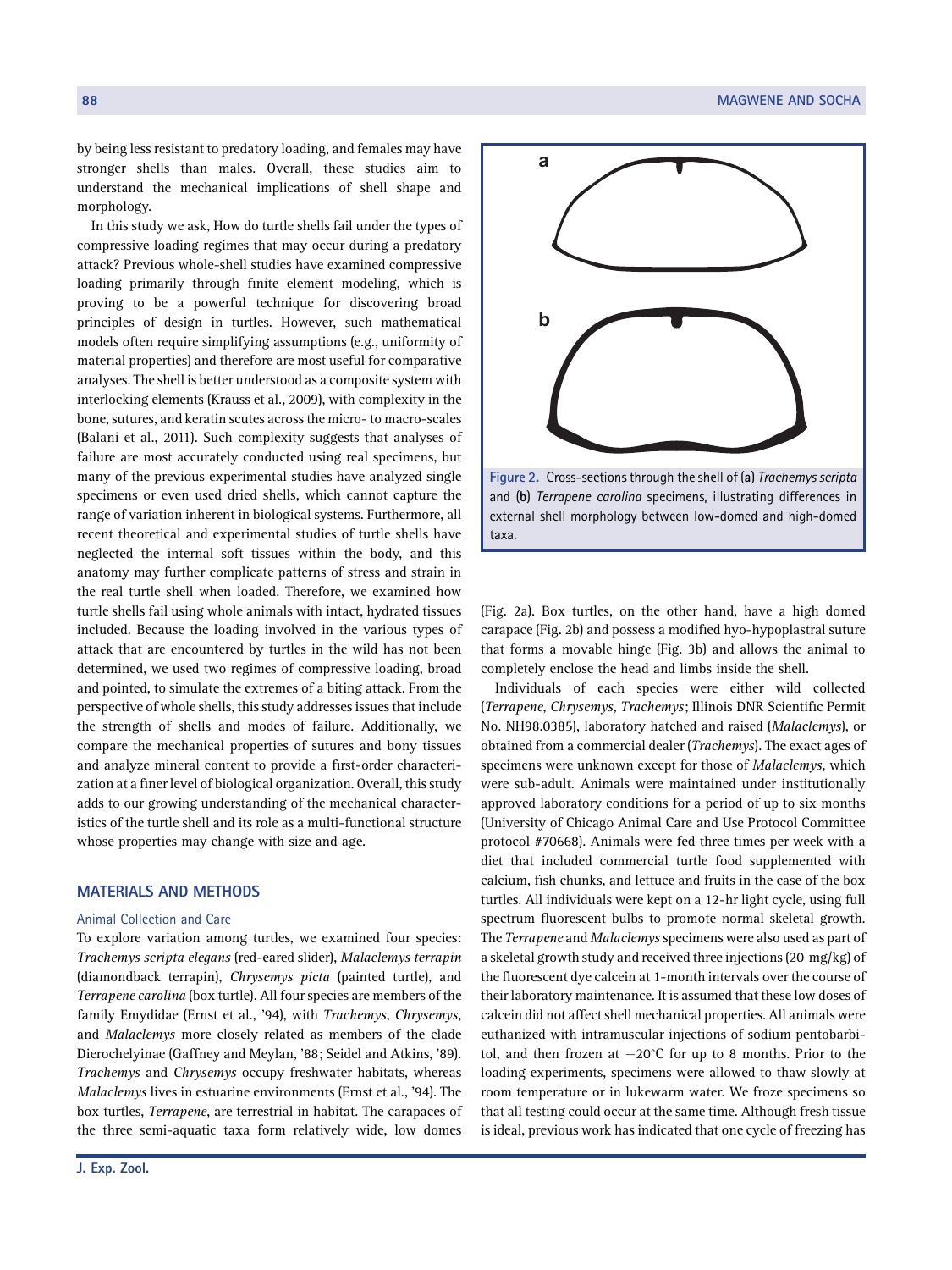

little affect on material properties of mammalian bone tissue (Pelker et al., '83; Borchers et al., '95; Moreno and Forriol, 2002). To best simulate loads on the shell that may occur in a natural condition, the whole‐body specimens were not altered in any way prior to testing, including removal of scutes or internal soft tissues.

## Whole Shell Loading

A series of quasi‐static loading experiments were conducted on the euthanized whole specimens using both broad and point compressive loading, spanning the range from a diffuse compression to a pointed penetration (such as a tooth). The broad compression loading also provides a first‐order mechanical characterization of turtle shells. The goals of these experiments were to determine maximum loads, work to failure, and the location and type of fractures that occur at failure. Compressive loading experiments were conducted with specimens of all four species (10 T. scripta specimens, 3 specimens for each of the other species); only T. scripta individuals were used in the point loading experiments (7 specimens).

Specimens were loaded to failure using a tensometer (Monsanto Co., St. Louis, MO) with a custom‐made loading apparatus consisting of two steel plates (plate thickness, 15.7 mm; Fig. 4). The tensometer was a screw-type testing device that could load a sample in tension or compression, depending on the direction of screw rotation; all loads here were applied in compression. Two types of test were conducted: compression using a broadly distributed load with the sample between the two plates (Fig. 4a),

and compression using a concentrated load, with the sample between a point and a plate (Fig. 4b). Point loads were applied using a steel point with a rounded tip with roughly tooth‐shaped dimensions (cone height, 14.6 mm; cone angle, 60°; tip radius, 2.6 mm) attached to the dorsal‐side steel plate. This point was positioned roughly mid‐shell in the middle of a mid‐dorsal plate; in particular, at the dorsal midline along the seam between the second and third vertebral scutes (Fig. 4b). The tensometer crosshead was driven using a hand crank at an average speed of 0.15 mm  $\sec^{-1}$ . Although actual displacement rates during attack by predators are not known, we chose this rate to be as high as possible but still maintain reproducibility; this rate is 18–90 times faster than that used in other studies of turtle bone (Krauss et al., 2009; Rhee et al., 2009; Damiens et al., 2012).

Applied forces were measured using a strain gauge attached to a calibrated force beam. Relative displacements of the loading apparatus were measured using a linear variable differential transformer (LVDT). Voltage data from both the strain gauge and LVDT were collected using an analog‐to‐digital converter (InstruNet Model 100, GWI, Somerville, MA), attached to a Macintosh computer.

The force-displacement data were used to calculate maximum load, work to failure (area under the force-displacement curve), and relative shell deformation at failure. The point at which the force recording fell below 99% of the maximum load was used as the criterion for failure. Relative shell deformation was defined as the ratio of the dorsoventral deformation at failure to initial shell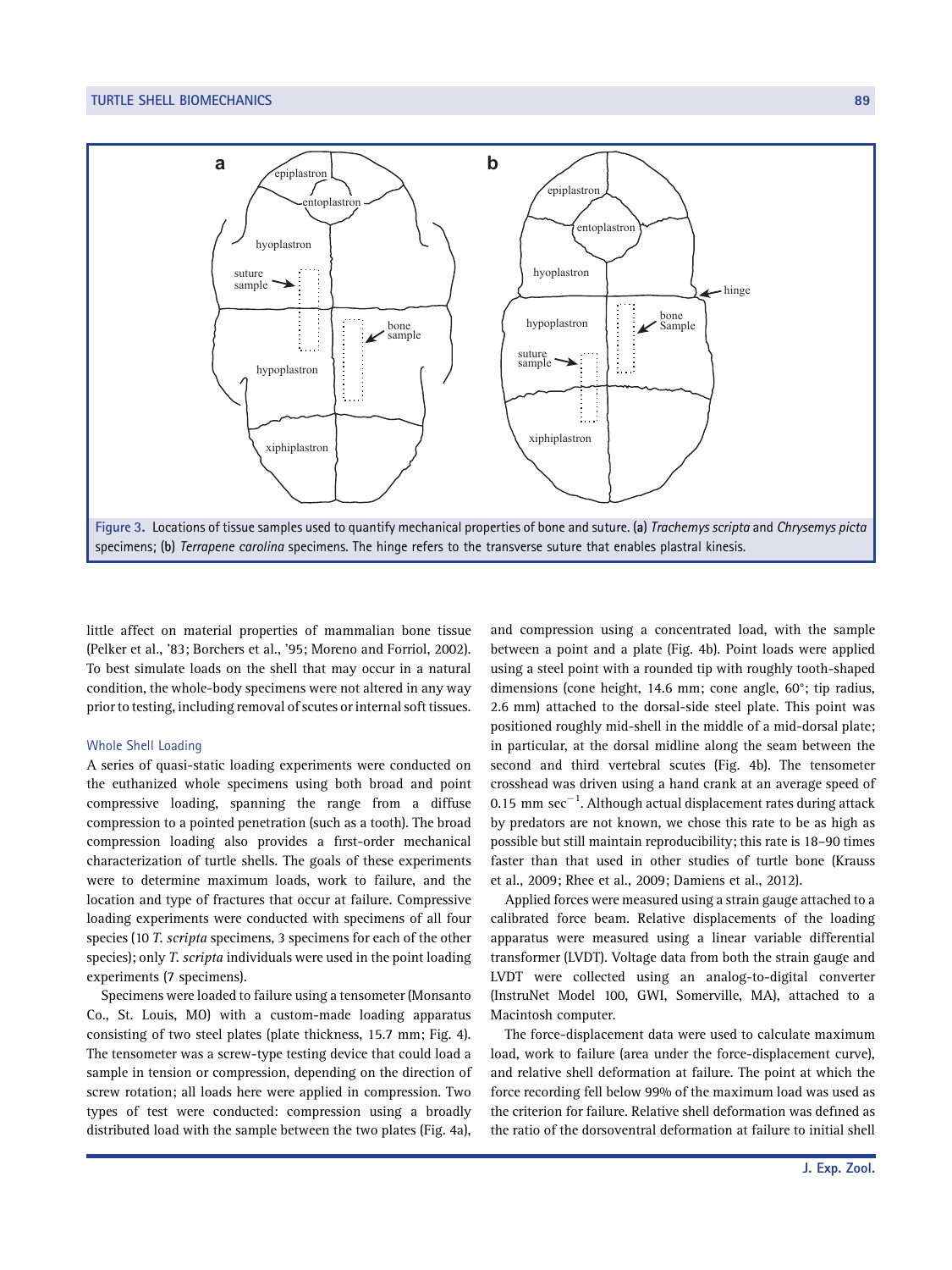

Figure 4. Loading apparatus used in the whole shell loading experiments. (a) Compressive loading; (b) point loading; (c) details of the point loading apparatus. The schematic shows a horizontal orientation for clarity, but in practice the experimental loading rig was oriented such that the plates and turtles were oriented vertically.

depth. In practice, the initial depth was measured as the initial distance between the loading plates, and the deformation at failure was the distance traveled by the moving plate. Following the loading tests, the locations and types of fractures were assessed either visually or using dorsoventral radiographs of the specimens (Fig. 5).

## Mechanical Properties

After completion of the whole shell loading experiments, bone and suture samples for mechanical testing were excised from the larger specimens. In an attempt to minimize the effects of complex specimen geometry (curvature in particular) and to simplify



of failure from a broad compression test. (a) Whole shell, dorsoventral view; (b) detail of the only visible crack,  $\sim$ 2 cm in length. The head was removed prior to imaging to enable inspection of the carapace margin. Scale bar, 1 cm.

analyses, we chose plastral tissues rather than carapacial tissues, because the plastron is much flatter than the carapace. Samples were taken from locations remote from the areas of whole shell failure and showed no indication of cracks or deformation, though it is possible that microcracks occurred. Tissue samples were also tested from two additional specimens not included in the whole‐ shell tests to serve as controls. Bone specimens were taken from the left hypoplastral bone. The suture samples included the hyohypoplastral suture for the semi-aquatic taxa and the hypoxiphiplastral suture for the box turtles. This difference arose because we added box turtles to the study after completing testing with hyo-hyoplastral samples, and therefore had to use a different suture to avoid the box turtle's hinge (Fig. 3).

Tissue samples were excised using a small steel saw blade attached to a rotary dental drill. Tissues were generously bathed in water during cutting to prevent overheating. Samples were cut in the shape of rectangular beams approximately 28 mm long and 3 mm wide, with depth varying depending on the thickness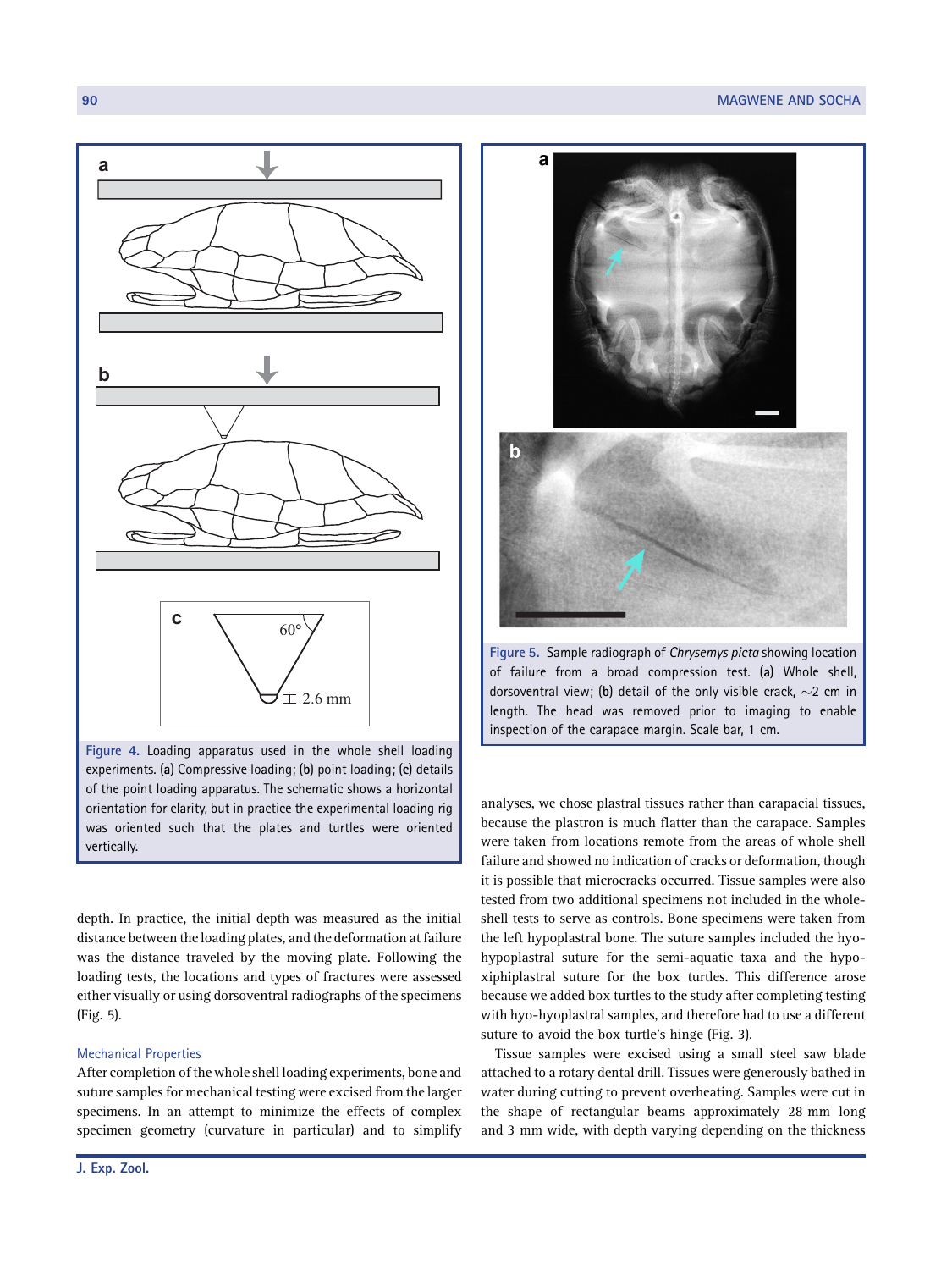of the plastron of each individual animal; these bone samples were similar in size to those used by Krauss et al. (2009), who also conducted three‐point bending tests of shell bone with and without sutures. Epidermal scutes and periosteal tissues were peeled from exterior and interior surfaces. The edges of the samples were smoothed using fine‐grade (400 grit) carborundrum sandpaper to remove any obvious surface defects. Tissue samples were stored in chilled saline solution at 4°C for up to 24 hr. A small amount of calcium leaching may have occurred during storage (Gustafson et al., '96), but this effect is likely to be minor because most samples were tested within 12 hr of preparation.

Mechanical testing was conducted using a symmetrical three‐ point bending apparatus attached to a tensometer. Specimens were arranged in the bending apparatus with the inner and outer surfaces of the bone in contact with the three posts. Suture samples were loaded with the sutural joint aligned along the mid-span loading beam. The crosshead of the tensometer was hand driven at an average speed of 0.11 mm/sec.

Using force–displacement recordings, four mechanical properties were estimated for each specimen: (i) bending strength  $(\sigma_{\text{max}})$ ; (ii) maximum ultimate bending strain  $(\epsilon_{\text{max}})$ ; (iii) Young's modulus of elasticity; and (iv) energy absorption. Strength refers to the maximum stress (force per unit area) that the specimen can withstand prior to failure, and the ultimate strain indicates its relative displacement. The Young's modulus is a metric of stiffness; the higher the modulus, the stiffer the material.

The stress at any point during bending can be estimated using elastic beam theory. Bending strength is simply the peak stress before failure (Currey, '87; Jaslow, '90). Stresses were calculated from the force–displacement recordings using the formula (Wainwright et al., '76):

$$
\sigma = \frac{Mc}{I} \tag{1}
$$

where  $M$  is the bending moment,  $I$  is the second moment of area for the test specimen, and c is one half the mean thickness of the sample. The bending moment, M, was calculated as

$$
M = Fd \tag{2}
$$

where  $F$  represents the applied force, and  $d$  is one half the span length of the three‐point bending apparatus (i.e., the distance between the loading posts). The second moment of area for a rectangular beam (with respect to the central axis) is

$$
I = \frac{wh^3}{12} \tag{3}
$$

where  $w$  is the sample width and  $h$  is the sample height. Because turtle shell bone resembles a sandwich structure, with a cancellous diplöe, this formula should overestimate the true value of I. However, this overestimate provides conservative estimates of stress and strain (see Eqs. 1 and 4). Burstein et al. ('72) have shown that calculating bending strength using the above formula overestimates the true stress when specimens exhibit plastic deformation. However, Currey ('87) and Jaslow ('90) point out that when comparisons are made between similarly sized specimens and the comparisons are relative, bending strength as estimated here can be considered a normalized measure of the bending moment that caused failure. Furthermore, three recent studies of turtle bone (Krauss et al., 2009; Rhee et al., 2009; Damiens et al., 2012) used the same approach, enabling quantitative comparison.

Maximum ultimate bending strains were estimated using the strength‐of‐materials approach (Hubbard, '71). The strain in the face of a bent rectangular beam can be estimated as:

$$
\epsilon = \frac{Mh}{2EI} \tag{4}
$$

where  $E$  is the modulus of elasticity (Young's modulus). Hubbard ('71) showed that strain values estimated using the strength‐of‐materials approach for samples of human cranial bone generally agreed well with values measured using strain gauges.

Young's modulus was estimated by calculating the slope of the linearly elastic region of the stress–strain curve. Energy absorption was calculated from the area under the stress–strain curve for each specimen. Energy absorption estimated in this manner is equivalent to work per unit volume.

Following completion of testing, the bone tissue samples were oven-dried (60 $^{\circ}$ C, 4 days) and then ashed (500 $^{\circ}$ C, 3 hr) to determine the ratio of organic‐to‐mineral content. Samples that included sutures were not included. Mineral content was defined as the percent ash dry weight.

Not all animals used in the study of whole shell behavior could be used for tissue property testing because of restrictions on the minimum size of tissue samples imposed by the loading apparatus. The bulk of the samples used consisted of tissues derived from T. scripta individuals. None of the M. terrapin specimens were large enough, or well ossified enough, to provide appropriate samples. The mechanical properties for bone were based on a sample of 24 tissue sections from 17 animals. Estimates of suture properties were based on 21 measurements from 16 animals. The small samples sizes for Chrysemys (2 bone, 2 suture) and Terrapene (4 bone, 2 suture) preclude formal ANOVA's, but we conducted Kruskal–Wallis tests for each variable of interest to determine if there was evidence that the distributions differed among the species. In all cases the test failed to reject the null hypothesis of identical distributions. We therefore grouped the species together for subsequent analyses.

After grouping the samples across species, we excluded one Trachemys bone specimen that was a clear outlier. We tested for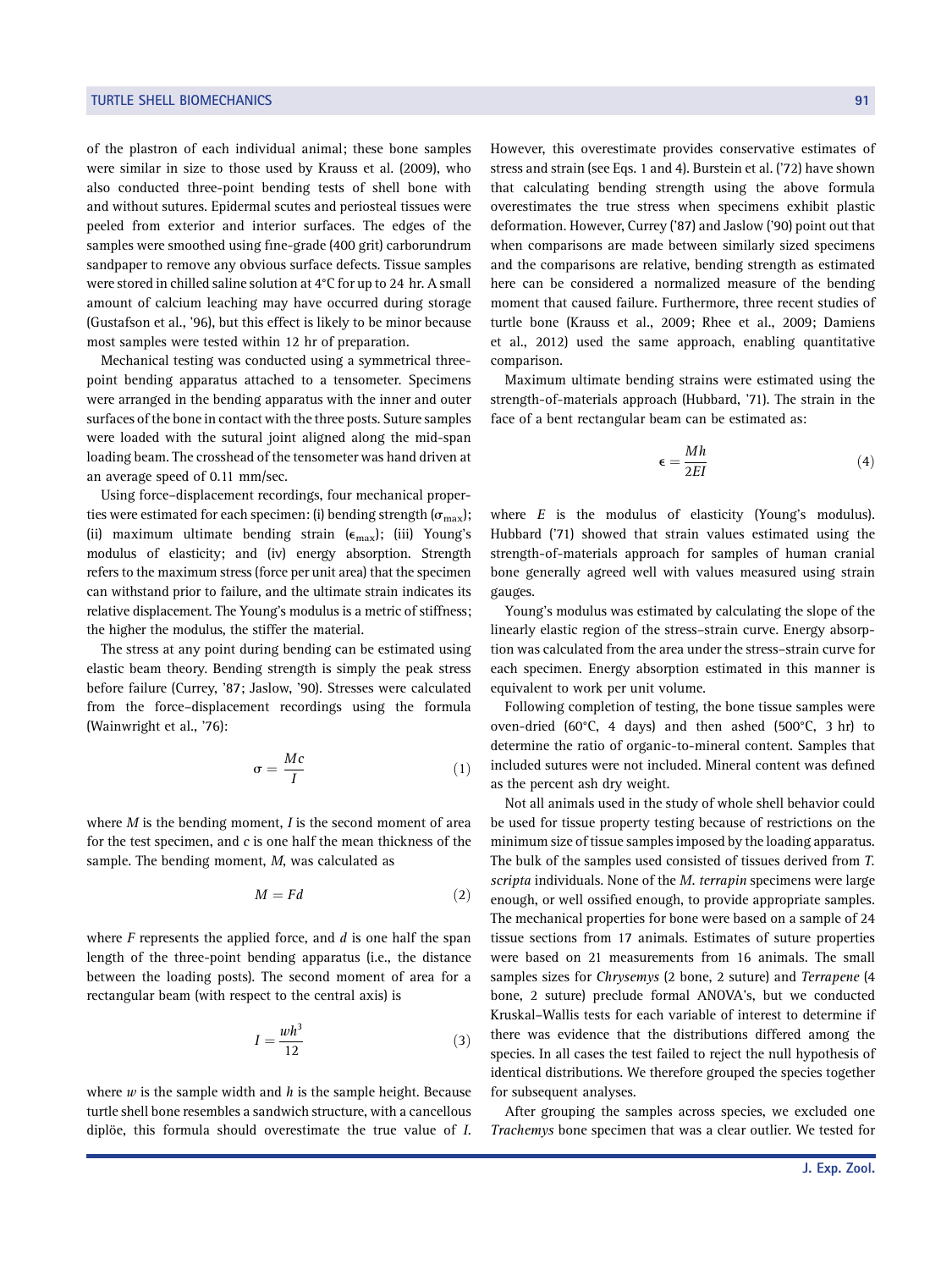normality of each variable for bone and suture samples separately using Shapiro–Wilk tests in combination with quantile–quantile plots. For most variables the Shapiro–Wilk test failed to reject the null hypothesis of normality at  $P < 0.05$ , except for the modulus of elasticity in the bone samples and ultimate bending strain in the suture samples. We tested for differences in the location parameters for bone versus suture samples using both t-tests and non-parameteric Mann-Whitney U-tests. T-tests are generally robust to modest deviations from normality (Sawilowsky and Blair, '92), and the Mann–Whitney test makes no normality assumptions. Both tests lead to identical conclusions—that the distributions of all of the variables except energy absorption differed between bone and suture.

# **RESULTS**

# Structural Properties

Under compressive loading there were two qualitative categories of shell failure. The shells of some specimens failed with an audible cracking sound and a rapid and dramatic decrease of the measured forces. Other specimens failed in a less dramatic manner with little or no audible indication of failure. Specimens failing under this second mode typically reached a force plateau, which slowly dropped as the specimen was deformed further.

Typical force‐deformation recordings for compressive and point loadings of whole shells are illustrated in Figure 6a. Maximum force resistance is positively correlated with body size (Fig. 7a and b), but small sample size and a restricted range of body sizes for Chrysemys, Malacelmys, and Terrapene specimens preclude quantitative analysis of potential differences between species. At a given size, the maximal compressive loads that can be resisted were significantly greater than the maximal point loads, but this is not accounted for by differences in the area over which the forces are applied. It is difficult to accurately estimate the stresses borne by the shells in either situation due to the complicated geometry of the shell and the dynamically changing area (which we were not able to measure) over which the forces are applied, but point loading most likely resulted in higher local stress concentrations due to the small area of the point tip.

An alternative metric for comparing responses to compressive and point loads is work to failure. Work to failure, calculated from the force–displacement curves, is a measure of the amount of energy required to induce shell failure. For a given plastron size, the total amount of work required to cause shell failure is similar under compressive and point loads (Fig. 8a).

A third metric for assessing the structural performance of the shell is to examine the maximal fractional deformations of shells, defined as the ratio of displacement depth at failure to original depth. A scatter plot of fractional deformation versus plastron length (Fig. 9) indicates that small animals were able to withstand relatively larger deformations.





Figure 6. Typical force–displacement and stress–strain traces. (a) Force–displacement trace, whole shells subjected to compressive and point loadings; (b) stress–strain trace for bone and suture tissue samples.

## Types and Locations of Shell Failure

When subjected to point loads, most of the T. scripta specimens failed at or near the area at which the loads were applied. Failure was indicated by local fracture of the bony tissues immediately surrounding the area of force application. Under compressive loading there were qualitative and quantitative differences between large and small specimens. In large individuals, failure was usually indicated by an immediate decrease in measured load accompanied by audible and dramatic cracking sounds. Shell fractures were visually obvious. Shell failure in smaller individuals was not as dramatic. Force recordings on smaller animals indicated a rise to a maximum load followed by a slowly falling plateau as the shell was deformed further. Small popping sounds were often audible, but there was no indication of a single, catastropic moment of failure. Fracture lines, when recognizable at all, could only be indentified with the use of radiographs.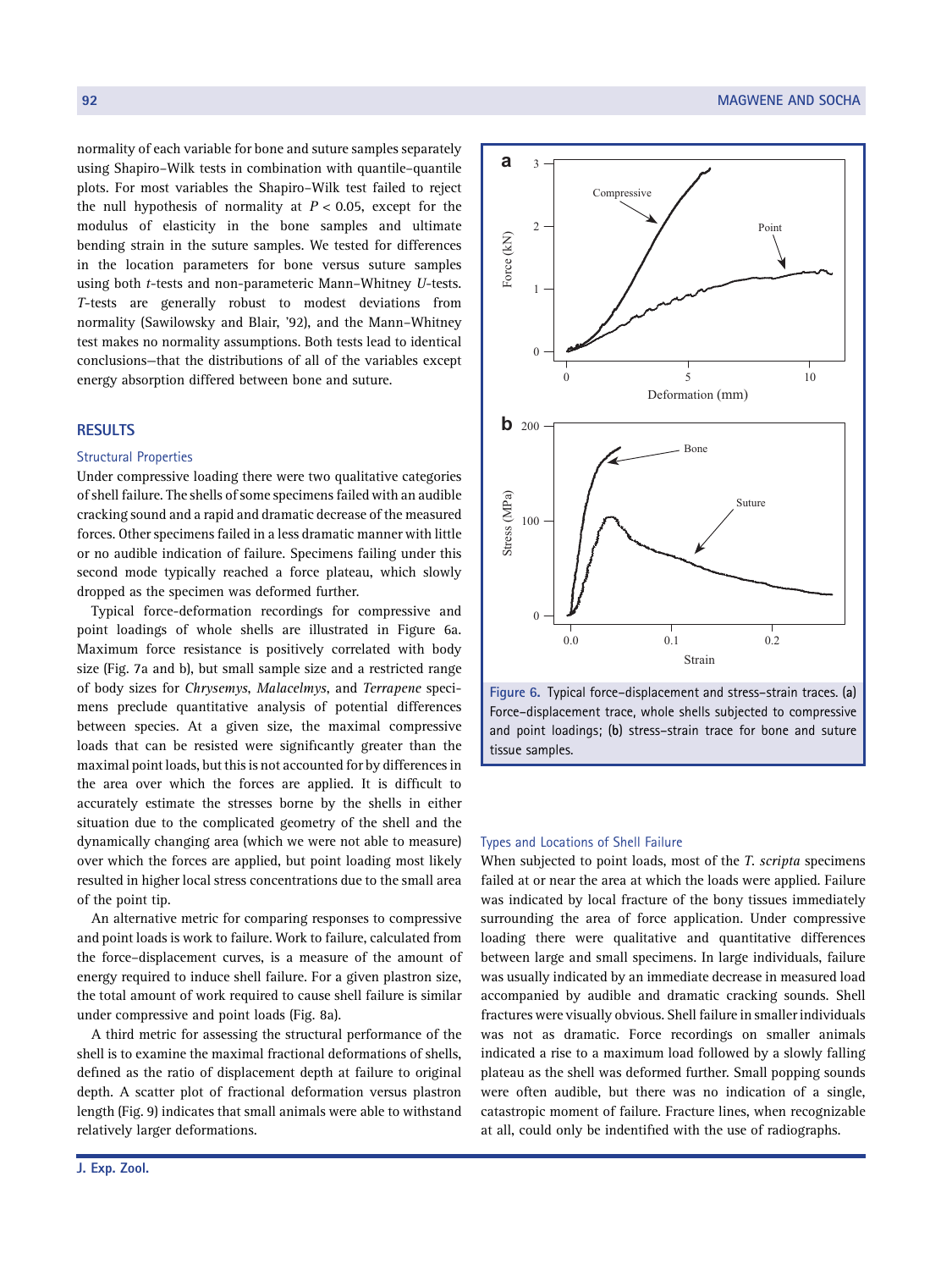

compressive loading, Trachemys scripta. The linear regression equations for compressive and point loading are, respectively,  $y = -1.27 + 0.024x$ ,  $r^2 = 0.94$ ,  $P < 0.0001$ ;  $y = -0.50$  $+$  0.011x,  $r^2 = 0.71$ ,  $P < 0.001$ . (b) Compressive loading, all species. The linear regression equation for T. scripta is  $y = -1.48 + 0.027x$ ,  $r^2 = 0.93$ ,  $P < 0.0001$ .

Compressive loading failures in the low‐domed taxa (Trachemys, Chrysemys, Malaclemys) were primarily indicated by medio‐laterally oriented cracks in the carapace, typically restricted to either the left or right side (Fig. 5). A large proportion of the fractures ran along sulci, which are small depressions in the bony tissue that mark the boundaries between epidermal scutes (Table 1). The sulci are located within the bony plates, which results from the pattern that epidermal scutes do not line up directly over the bony plates (e.g., Claude et al., 2003). Two of the three box turtle specimens failed in a manner dramatically different from the semi‐aquatic taxa. These specimens experi-



enced catastrophic cracks in the bridge region joining carapace and plastron. These fractures ran in an anterior–posterior direction, and force records suggest that right and left sides failed almost simultaneously. The shell of the third specimen failed on the left portion of the carapace, rather than along the bridge region.

#### Mechanical Properties

The means and standard deviations (plus medians and ranges) for each of the mechanical properties measured, pooled across species, are shown in Table 2 and typical stress–strain curves for bone and suture specimens are illustrated in Figure 6b. The mean values of the mechanical properties for suture and bone samples are significantly different for all parameters except energy absorption.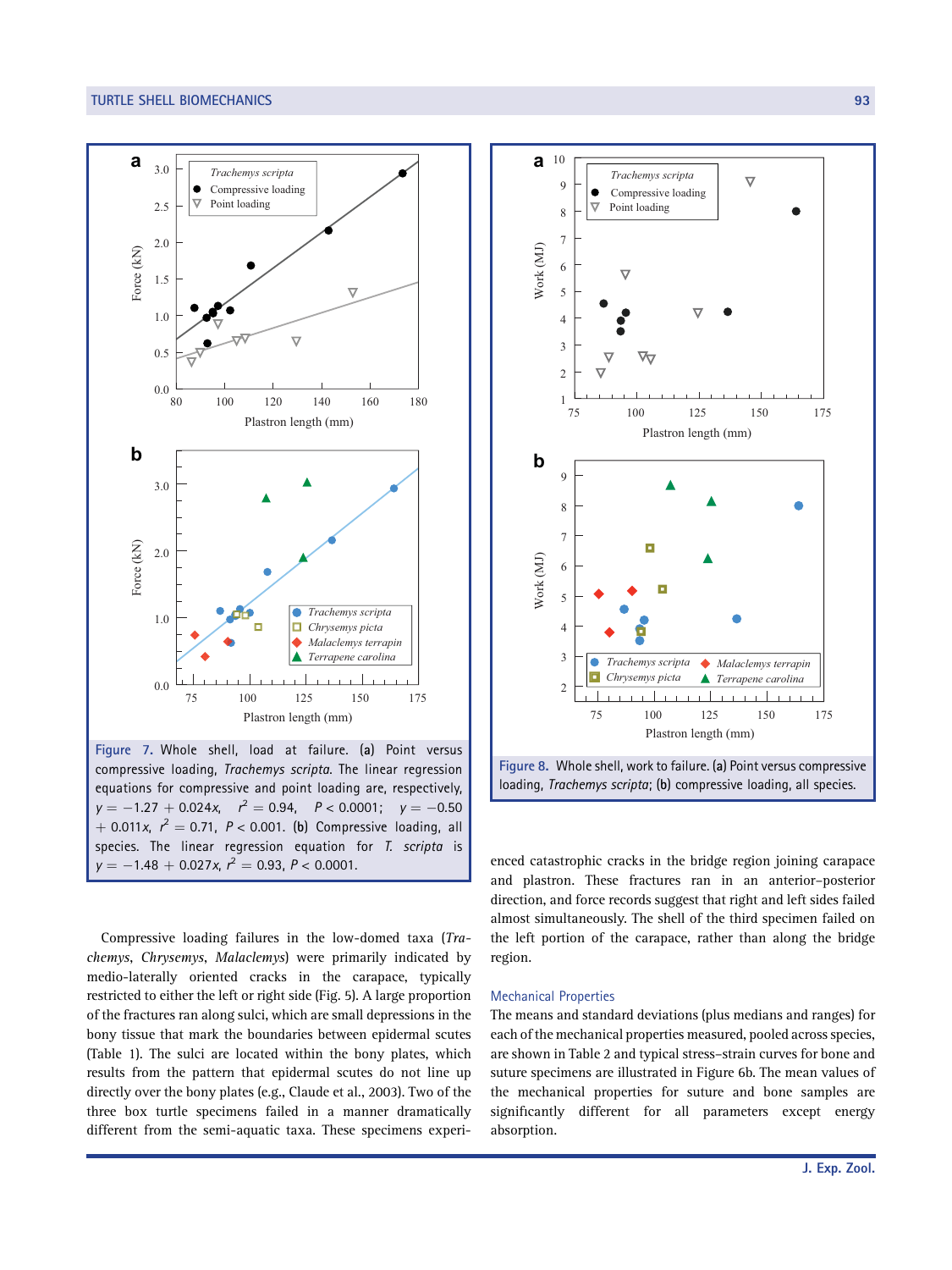

Figure 9. Whole shell, relative deformation. Relative shell deformation is the ratio of the deformation at failure to initial carapace depth. Values from point load tests are indicated with black dots. The curve represents a reciprocal fit with equation 1/  $y = 15.90 + 1001.5/x$ ,  $r^2 = 0.60$ ,  $P < 0.0001$ .

These data suggest that turtle shell sutures (bending strength  $\sim$ 94 MPa) are about two-thirds as strong as the surrounding bone (bending strength  $\sim$ 150 MPa). Despite having lower bending strengths than bone, suture samples absorbed similar amounts of

energy ( $\sim$ 5.6–6.0 MJ m<sup>-3</sup>,  $P = 0.61$ ) due to greater ultimate strain values.

The elastic moduli of bone samples ranged from 1.9 to 12.2 GPa (median  $=$  4.7 GPa), whereas the estimates for the suture samples were generally lower, ranging from 0.8 to 5.0 GPa  $(median = 3.3 GPa).$ 

Mineral content of bone tissues varied between 63% and 78%, with a median value of 68% (dry weight). The largest value represents a sample from a box turtle specimen. Mineral content was negatively correlated with maximum ultimate bending strain  $(r = -0.45, P = 0.033;$  Fig. 10a), and was positively correlated with elastic modulus ( $r = 0.40$ ,  $P = 0.058$ ; Fig. 10b).

#### **DISCUSSION**

#### Whole Shell Structural Properties

We conducted a simple set of loading experiments using whole turtles to provide a baseline understanding of the structural properties of the shell. The degree to which these experiments correspond to natural loading regimes depends upon how turtles are actually mechanically stressed in the wild. Real‐world forces may be similar to experimental loads in the way forces are applied (i.e., as compressive or point loads), but real‐world forces likely act over much shorter time scales and are applied with more complex geometrical patterns. Because observations of predatory attacks on turtles have been mostly anecdotal, this study took a first‐order approach to simulating compressive loading regimes, with the goal of providing experimental data on shell structural and bone tissue characteristics.

Despite the fact that the loadings imposed during our whole‐ shell tests may not faithfully reproduce natural loads, these

| Table 1. Whole shell, locations of failure in compressive loading.                                                                       |             |                                                       |  |  |
|------------------------------------------------------------------------------------------------------------------------------------------|-------------|-------------------------------------------------------|--|--|
| Species and ID                                                                                                                           | <b>Side</b> | Element                                               |  |  |
| C. picta 1                                                                                                                               | <b>Both</b> | Costal 2                                              |  |  |
| C. picta 2                                                                                                                               |             | Costal 2                                              |  |  |
| C. picta 3                                                                                                                               | R           | Costal 4, sulcus between pleurals 2 and 3             |  |  |
| T. carolina 1                                                                                                                            | <b>Both</b> | Bridge/plastron region, crack runs anterior-posterior |  |  |
| T. carolina 1                                                                                                                            | R           | Suture between costals 2 and 3                        |  |  |
| T. carolina 2                                                                                                                            | <b>Both</b> | Bridge/plastron region, crack runs anterior-posterior |  |  |
| T. scripta 1                                                                                                                             |             | Costal 3 and suture between costals 3 and 4           |  |  |
| T. scripta 2                                                                                                                             |             | Costal 2, sulcus between pleurals 1 and 2             |  |  |
| T. scripta 3                                                                                                                             | R           | Costal 2, sulcus between pleurals 1 and 2             |  |  |
| T. scripta 4                                                                                                                             | R           | Costal 4, sulcus between pleurals 2 and 3             |  |  |
| T. scripta 5                                                                                                                             |             | Suture between nuchal bone and costal 1               |  |  |
| T. scripta 6                                                                                                                             | R           | Costal 4, sulcus between pleurals 2 and 3             |  |  |
| T. scripta 7                                                                                                                             | R           | Posteriolateral crack crossing costals 4,5 and 6      |  |  |
| T. scripta 8                                                                                                                             | R           | Posteriolateral crack crossing costals 4 and 5        |  |  |
| All cracks were mediolaterally oriented, except where indicated. Species are Chrysemys picta, Terrapene carolina, and Trachemys scripta. |             |                                                       |  |  |

J. Exp. Zool.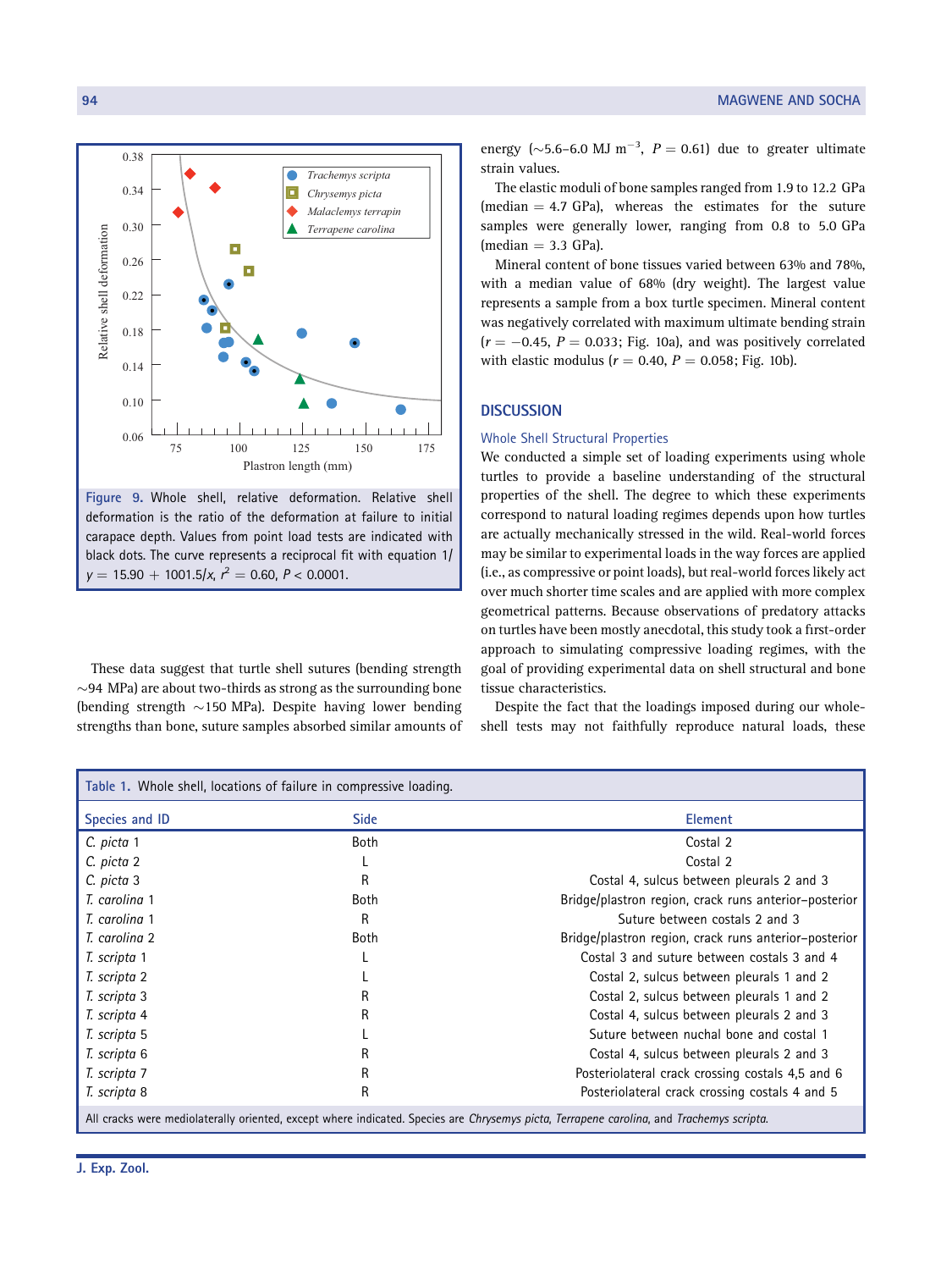| Table 2. Mechanical properties of turtle shell bone and sutures, pooled across species.                                        |                         |                        |                                         |  |
|--------------------------------------------------------------------------------------------------------------------------------|-------------------------|------------------------|-----------------------------------------|--|
| Tissue parameter                                                                                                               | Bone $(n = 24)$         | Suture $(n = 21)$      | Bone and suture different at $P < 0.05$ |  |
| Modulus of elasticity (GPa)                                                                                                    | $5.0 \pm 2.4$           | $3.0 + 1.0$            | Yes                                     |  |
|                                                                                                                                | $1.9 - 12.2$ (4.7)      | $0.8 - 5.0$ (3.3)      |                                         |  |
| Bending strength (MPa)                                                                                                         | $151.3 \pm 42.4$        | $93.9 \pm 33.0$        | Yes                                     |  |
|                                                                                                                                | 74-228 (149)            | $34 - 160(97)$         |                                         |  |
| Maximum ultimate bending strain                                                                                                | $0.059 + 0.018$         | $0.088 \pm 0.030$      | Yes                                     |  |
|                                                                                                                                | $0.025 - 0.11$ $(0.06)$ | $0.05 - 0.18$ $(0.08)$ |                                         |  |
| Energy absorption (MJ $m^{-3}$ )                                                                                               | $6.0 + 3.6$             | $5.6 \pm 1.5$          | No                                      |  |
|                                                                                                                                | $1.9 - 18.4(5.1)$       | $2.7 - 8.8$ (5.6)      |                                         |  |
| Mineral content                                                                                                                | $0.68 \pm 0.03$         |                        |                                         |  |
|                                                                                                                                | $0.63 - 0.78$ $(0.68)$  |                        |                                         |  |
| The first line in each cell gives the mean and standard deviations, the second line gives the range and median for each value. |                         |                        |                                         |  |



Figure 10. Tissue properties, relationships with mineral content. (a) Relationship between maximum ultimate bending strain and ash fraction; (b) relationship between Young's modulus and ash fraction.

experiments nonetheless provide useful information about shell failure. The compressive loading experiments suggest that the sulci that mark the borders between epidermal scutes are zones of weakness. The sulci are somewhat thinner than the surrounding bone and may be more susceptible to accumulating microdamage. Shell geometry and the macroscopic appearance of fracture surfaces suggest that dorsally applied compressive loads result in the failure of lateral shell elements (costal and peripheral bones). In multiple finite element modeling studies, Stayton and coworkers have found that the highest stresses should occur in the bridge region of the shell (Stayton, 2009; Rivera and Stayton, 2011; Vega and Stayton, 2011). In contrast, only 2 (of 14) of our whole‐shell compression tests resulted in failure at the bridge region. These two specimens were box turtles, whose bridges between the plastron and carapace are largely composed of ligament rather than bone (Stayton, 2011) and clearly represent a zone of weakness in the shell. The differences between our experimental results and those suggested by stress distributions in finite element models may be explained by differences in the details of loading between the experiments and models, or by the differences in shell shape between species in our study and those examined by Stayton and coworkers (Chrysemys, Glyptemys, and Pseudemys spp.). These results also suggest that current finite element models of turtles require further refinements to better reflect variations in material properties and the structural interactions of the components of the shell system.

Few of the shell failures appear to have begun at the sutural joints. We found that sutures, despite being relatively weaker in bending, deform more and can absorb similar amounts of energy relative to the surrounding bone. Such properties may explain why these interfaces between bony elements were not the sites of failure in most of the whole-shell tests. Krauss et al. (2009) examined turtle sutures on a finer scale and showed that the collagen fiber orientation within the suture is arranged such that the fibers are loaded in tension when the shell is loaded in compression. They also found a gradient in mineral concentration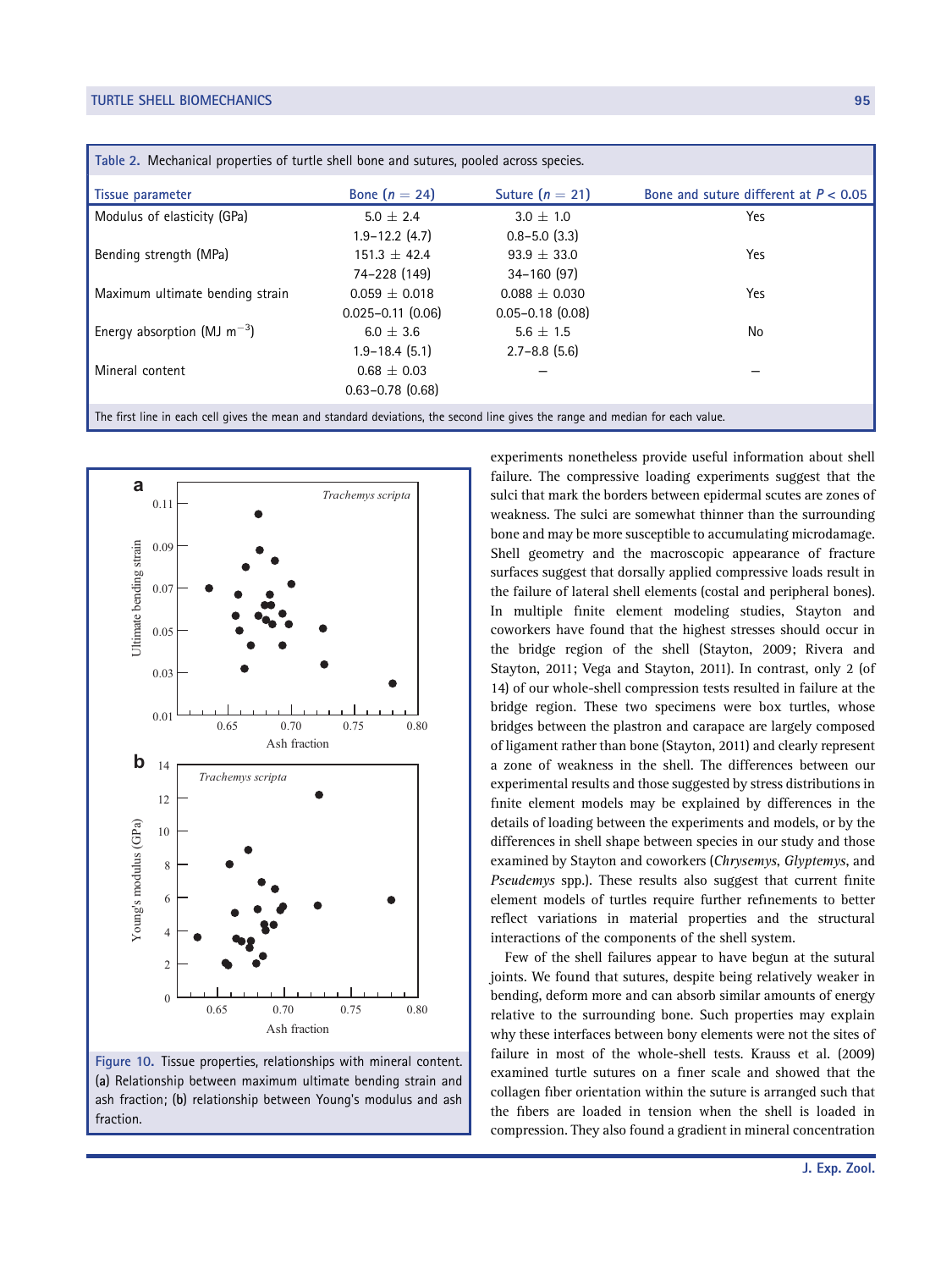that decreases from the bone toward the suture, which itself is devoid of minerals. Bone with lower mineral content is less stiff and more flexible, consistent with our comparative findings between plastron bone with and without sutures. Lastly, their study showed that, although a suture is flexible at small loads, it becomes more rigid with larger loads (likely due to viscoelastic effects), which may help explain how forces could be transmitted effectively across sutures during shell compression. Overall, the results from our tests of isolated suture samples are consistent with previous understanding of suture properties and help provide some explanation for how shells withstand forces, but the complexity of the suture morphology and loading suggest that more detailed modeling is necessary for greater insight into shell behavior.

The whole‐shell loading experiments also highlight the fact that, while larger individuals can bear relatively larger forces, smaller individuals were able to withstand relatively greater dorsoventral deformations before the shell failed. This is likely attributable to the fact that younger individuals are less fully ossified, and still retain fontanelles of dense connective tissue near the margins of the shell between the costal and peripheral plates. This dense connective tissue is more extensible than the surrounding bone and thus the structure as a whole is able to bear greater deformations. Furthermore, the smaller individuals had absolutely thinner bone, which should also permit greater structural deformation under a given load.

For a given plastron size, the total amount of work required to cause shell failure is similar under both compressive and point loads (Fig. 8a). Failure under compressive loading was often dramatic and marked by a rapid and large decrease in measured force. Unexpectedly, failure under point loads was more gradual, and shells continued to bear significant forces even after "failing" according to the defined criterion (99% maximum load). A different failure criterion, such as a failure cut-off point of 75% of maximum load, would decrease the assessment of work to failure for the point loading experiments while leaving the values for the compressive loadings relatively unchanged. An additional explanation for this gradual failure behavior under point loading may be that a small hole was created in the shell, which then became progressively larger as the load increased, but our tests were not able to distinguish such details.

#### Bone Mechanical Properties

We used three‐point bending tests and simple beam theory to calculate stress and strain in rectangular bone sample from the relatively flat plastron. Turtle shell bone is a type of "sandwich bone", consisting of inner and outer layers of compact bone that surround a cancellous, spongy tissue (diplöe). Indentation testing of the separate layers has shown that the outer layers are much more stiff and less extensible than the inner layer, with Young's modulus values ranging from 0.5 to 22 GPa (Balani et al., 2011). Our calculated values of Young's modulus (2–12 GPa) are

consistent with the overall modulus of the shell  $(\sim$ 5 GPa) as modeled by Balani and coworkers using individual layer values. Our values are smaller than those reported from other three‐point bending tests (18–25 GPa; Rhee et al., 2009), but this may reflect differences in experimental protocol (such as loading rate) or the location from which the bone samples were chosen (plastron vs. carapace).

These combined analyses of the dermal components of the turtle shell help to build a framework for understanding how the tissues that make up the shell are suited to their role in providing protection. Both bone and sutures absorb relatively large amounts of energy per unit volume before fracturing. Sutures are weaker than the surrounding bone, but are able to absorb similar amounts of energy due to their greater extensibility. Reptiles in general may have particularly high yield strains. Blob and Biewener ('99) found that limb bones of alligator and iguana have higher yield strains than those of birds or mammals, and Currey ('87) found that the limb bones of Galapagos tortoises (Geochelone elephantopus) had some of the highest values for ultimate strain and energy absorption of any of the amniote bones he tested except antler.

## **CONCLUSIONS**

The results of this study provide baseline data as to how effective the turtle's unique skeletal structure is in resisting mechanical loads. Whole‐shell structural studies provide estimates of the forces that shells can resist under both compressive and point loads as well as the total work required to cause significant damage. The results of the structural experiments are also suggestive of further hypotheses to be considered in investigations of how shell morphology affects stress distributions and mode of failure. In particular, future studies should investigate the origin of why failure occurs in regions away from the bridge elements, which seem to be areas of weakness.

It is hoped that this initial set of studies into the structural and mechanical properties of turtle shells will provide a basis for further research. Additional ontogenetic studies of bone/shell properties and organization will be particularly valuable for assessing the relationships between the amount of overall shell ossification, the mineral fraction of ossified tissues, and the structural and mechanical properties of shells. With respect to structural properties of the shell, more realistic and more complex loading regimes will provide valuable insight into the ability of the shell to withstand attacks from predators. Detailed field experiments and descriptions of the natural history of turtles (e.g., Emmons, '89) are needed to provide such accurate information about turtle‐predator interactions. Lastly, biomechanical studies of shell properties should be coupled with studies of ecologically relevant areas such as the hydrodynamic effects of shells (as in Rivera and Stayton, 2011), costs of transport, or reproductive capacity. A combination of such approaches will be critical for assessing the potential fitness benefits associated with variations in shell morphology.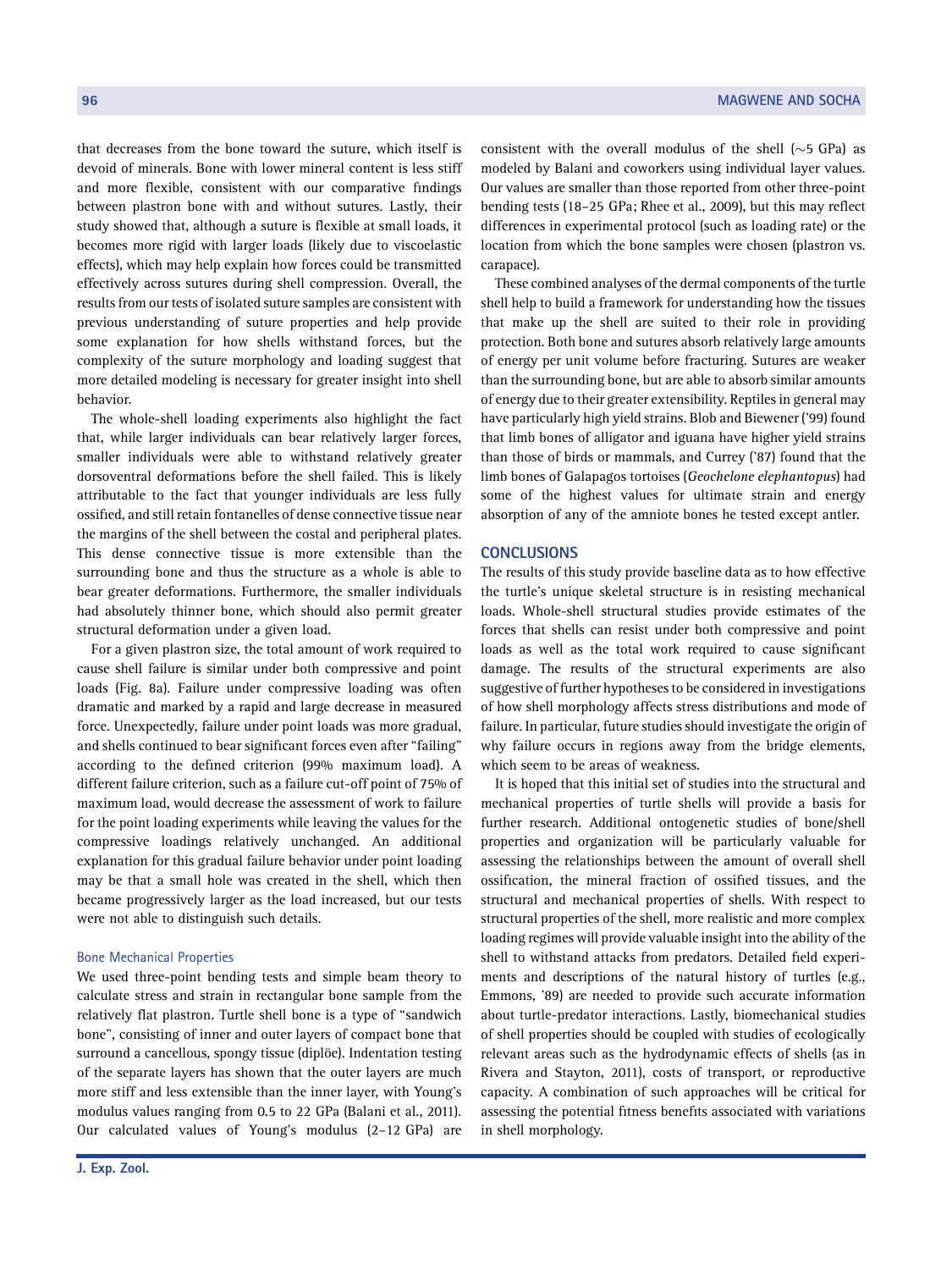## ACKNOWLEDGMENTS

This work was conducted as part of the doctoral research of one of the authors (PMM). We thank Michael LaBarbera, Rick Blob, Nora Espinoza, Tristan Stayton, Michael Madigan, and two anonymous reviewers for their critical comments and suggestions on the manuscript.

## LITERATURE CITED

- Balani K, Patel RR, Keshri AK, Lahiri D, Agarwal A. 2011. Multiscale hierarchy of Chelydra serpentina: microstructure and mechanical properties of turtle shell. J Mech Behav Biomed Mater 4:1440–1451.
- Blob RW, Biewener AA. 1999. In vivo locomotor strain in the hindlimb bones of Alligator mississippiensis and Iguana iguana: implications for the evolution of limb bone safety factor and non‐sprawling limb posture. J Exp Biol 202:1023–1046.
- Borchers RE, Gibson LJ, Burchardt H, Hayes WC. 1995. Effects of selected thermal variables on the mechanical properties of trabecular bone. Biomaterials 16:545–551.
- Bramble DM. 1974. Emydid shell kinesis: biomechanics and evolution. Copeia 1974:707–727.
- Bramble DM, Hutchison JH, Legler JM. 1984. Kinosternid shell kinesis: structure, function and evolution. Copeia 84:456–475.
- Branch WR, Els SF. 1990. Predation on the angulate tortoise Chersina angulata by the kelp gull Larus dominicanus on Dassen Island, Western Cape. S Afr J Zool 25:235–237.
- Burstein AH, Currey JD, Frankel VH, Reilly DT. 1972. The ultimate properties of bone tissue: the effects of yielding. J Biomech 5:35–44.
- Claude J, Paradis E, Tong H, Auffray J‐C. 2003. A geometric morphometric assessment of the effects of environment and cladogenesis on the evolution of the turtle shell. Biol J Linn Soc 79:485–501.
- Congdon JD, Gibbons JW. 1990. The evolution of turtle life histories. In: Gibbons JW, editor. Life history and ecology of the slider turtle. Washington, DC: Smithsonian Institution Press. p 45–54.
- Currey JD. 1987. The evolution of the mechanical properties of amniote bone. J Biomech 20:1035–1044.
- Damiens R, Rhee H, Hwang Y, et al. 2012. Compressive behavior of a turtle's shell: experiment, modeling, and simulation. J Mech Behav Biomed Mater 6:106–112.
- Emmons LH. 1989. Jaguar predation on chelonians. J Herpetol 23: 311–314.
- Erickson GM, Lappin AK, Vliet KA. 2003. The ontogeny of bite‐force performance in American alligator (Alligator mississippiensis). J Zool Lond 260:317–327.
- Ernst CH, Lovich JE, Barbour RW. 1994. Turtles of the United States and Canada. Washington, DC: Smithsonian Institution Press.
- Franklin CJ. 2007. Turtles: an extraordinary natural history 245 million years in the making. Minneapolis: Voyageur Press.
- Gaffney ES, Meylan PA. 1988. A phylogeny of turtles. In: Benton MJ, editor. The phylogeny and classification of the tetrapods, Vol. 1: amphibians, reptiles, birds. Oxford: Clarendon Press. p 157–219.
- Gustafson MB, Martin RB, Gibson V, et al. 1996. Calcium buffering is required to maintain bone stiffness in saline solution. J Biomech 29:1191–1194.
- Heithaus HR, Wirsing AJ, Thomson JA, Burkholder DA. 2008. A review of lethal and non‐lethal effects of predators on adult marine turtles. J Exp Mar Biol Ecol 356:43–51.
- Hubbard RP. 1971. Flexure of layered cranial bone. J Biomech 4:251–263. Iverson JB. 1991. Life history and demography of the yellow mud turtle, Kinosternon flavescens. Herpetologica 47:373–395.
- Jackson DC. 1997. Lactate accumulation in the shell of the turtle Chrysemys picta bellii during anoxia at 3°C and 10°C. J Exp Biol 200:2295–2300.
- Jaslow CR. 1990. Mechanical properties of cranial sutures. J Biomech 23:313–321.
- Krauss S, Monsonego‐Ornan E, Zelzer E, Fratzl P, Shahar R. 2009. Biological materials: mechanical function of a complex three‐ dimensional suture joining the bony elements in the shell of the red‐ eared slider turtle. Adv Mater 21:407–412.
- Landberg T, Mailhot J, Brainerd EL. 2003. Lung ventilation during treadmill locomotion in a terrestrial turtle, Terrapene carolina. J Exp Biol 206:3391–3404.
- Moreno J, Forriol F. 2002. Effects of preservation on the mechanical strength and chemical composition of cortical bone: an experimental study in sheep femora. Biomaterials 23:2615–2619.
- Pelker RR, Friedlaender GE, Markham TC, Panjabi MM, Moen CJ. 1983. Effects of freezing and freeze‐drying on the biomechanical properties of rat bone. J Orthop Res 1:405–411.
- Ramaekers JGM. 1979. The rheological behavior of skeletal material originating from several classes of vertebrates. Neth J Zool 29: 166–176.
- Rhee H, Horstemeyer MF, Hwang Y, et al. 2009. A study on the structure and mechanical behavior of the Terrapene carolina carapace: a pathway to design bio‐inspired synthetic composites. Mater Sci Eng C 29:2333–2339.
- Richmond ND. 1964. The mechanical functions of the testudinate plastron. Am Midl Nat 72:50–56.
- Rieppel O. 1993. Studies on skeleton formation in reptiles: patterns of ossification in the skeleton of Chelydra serpentina (Reptilia, Testudines). J Zool Lond 231:487–509.
- Rivera G, Stayton CT. 2011. Finite element modeling of shell shape in the freshwater turtle Pseudemys concinna reveals a trade-off between mechanical strength and hydrodynamic efficiency. J Morphol 272:1192–1203.
- Rosenberg ME. 1986. Carapace and plastron sensitivity to touch and vibration in the tortoise (Testudo hermanni and T. graeca). J Zool Lond 208:443–455.
- Sawilowsky S, Blair RC. 1992. A more realistic look at the robustness and type II error properties of the t test to departures from population normality. Psychol Bull 111:353–360.
- Seidel ME, Atkins MD. 1989. Variation in turtle myoglobins (Subfamily Emydinae: Testudines) examined by isoelectric focusing. Comp Biochem Physiol B 94:569–574.